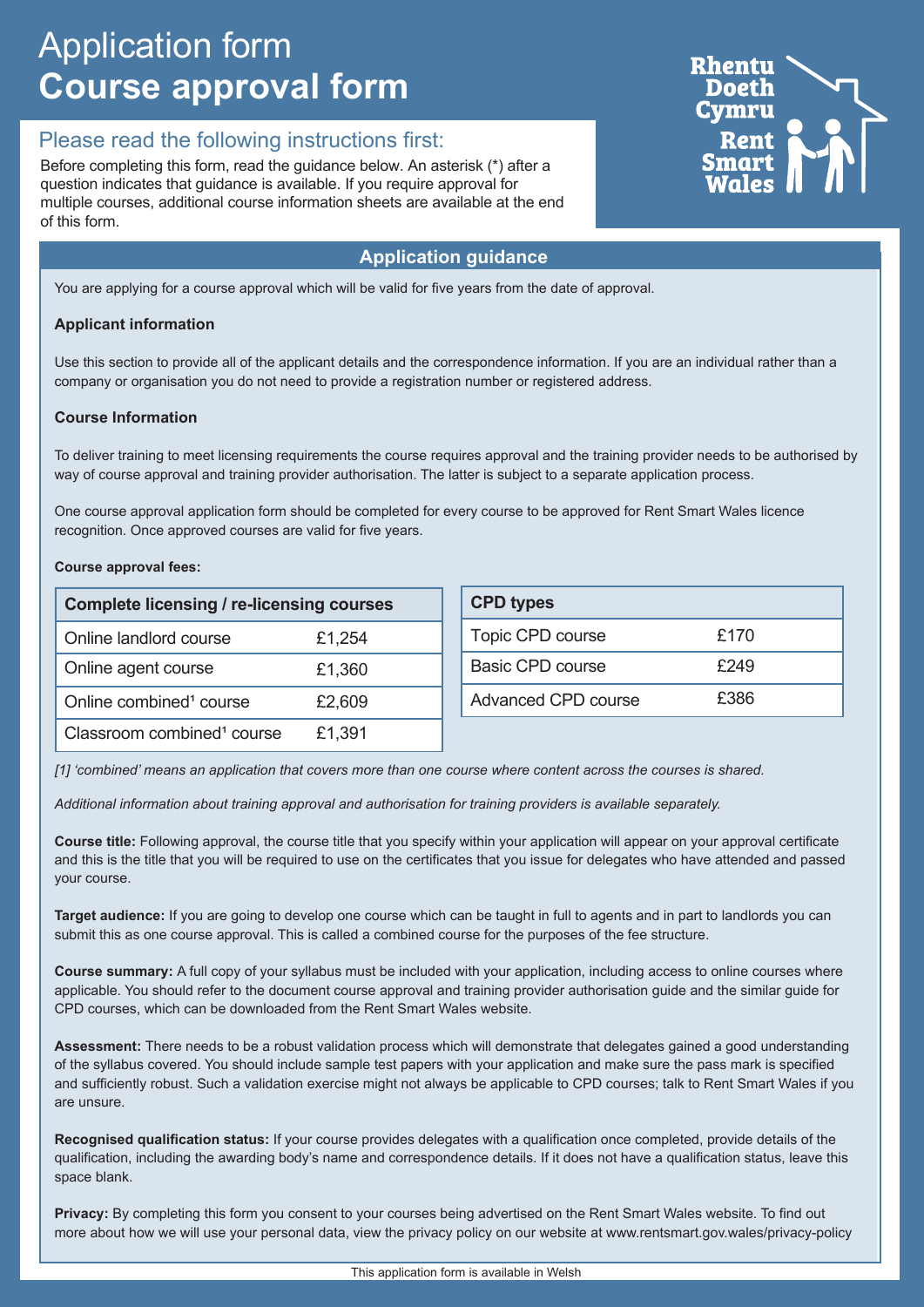|                        |                                     | <b>Applicant information</b>                                              |
|------------------------|-------------------------------------|---------------------------------------------------------------------------|
|                        | Sole trader/<br><b>Company name</b> |                                                                           |
|                        | Correspondence<br>address           |                                                                           |
|                        | <b>Registered</b><br>address        |                                                                           |
|                        | <b>Registration number</b>          |                                                                           |
|                        | <b>Website</b>                      |                                                                           |
| <b>Contact details</b> |                                     | Office telephone<br>Key contact name                                      |
|                        |                                     | Role<br>Telephone                                                         |
|                        |                                     | Office email<br>Email                                                     |
|                        |                                     |                                                                           |
|                        |                                     | <b>Course information</b>                                                 |
|                        | <b>Full course title</b>            |                                                                           |
|                        | <b>Delivery method</b>              | Classroom<br>Online                                                       |
|                        | <b>Target audience</b>              | Landlord<br>Both<br>Agent                                                 |
|                        | <b>Assessment</b>                   | If yes describe the validation method, exam criteria and pass mark<br>Yes |
|                        |                                     | If no, explain how a delegate can evidence taking the course<br>No        |
|                        | <b>CPD course title</b>             |                                                                           |
|                        | <b>CPD type</b>                     | Topic CPD<br><b>Basic CPD</b><br>Advanced CPD                             |
|                        | <b>Target audience</b>              | Landlord<br>Agent<br>Both                                                 |
|                        | <b>Assessment</b>                   | If yes describe the validation method, exam criteria and pass mark<br>Yes |
|                        |                                     | If no, explain how a delegate can evidence taking the course<br>No        |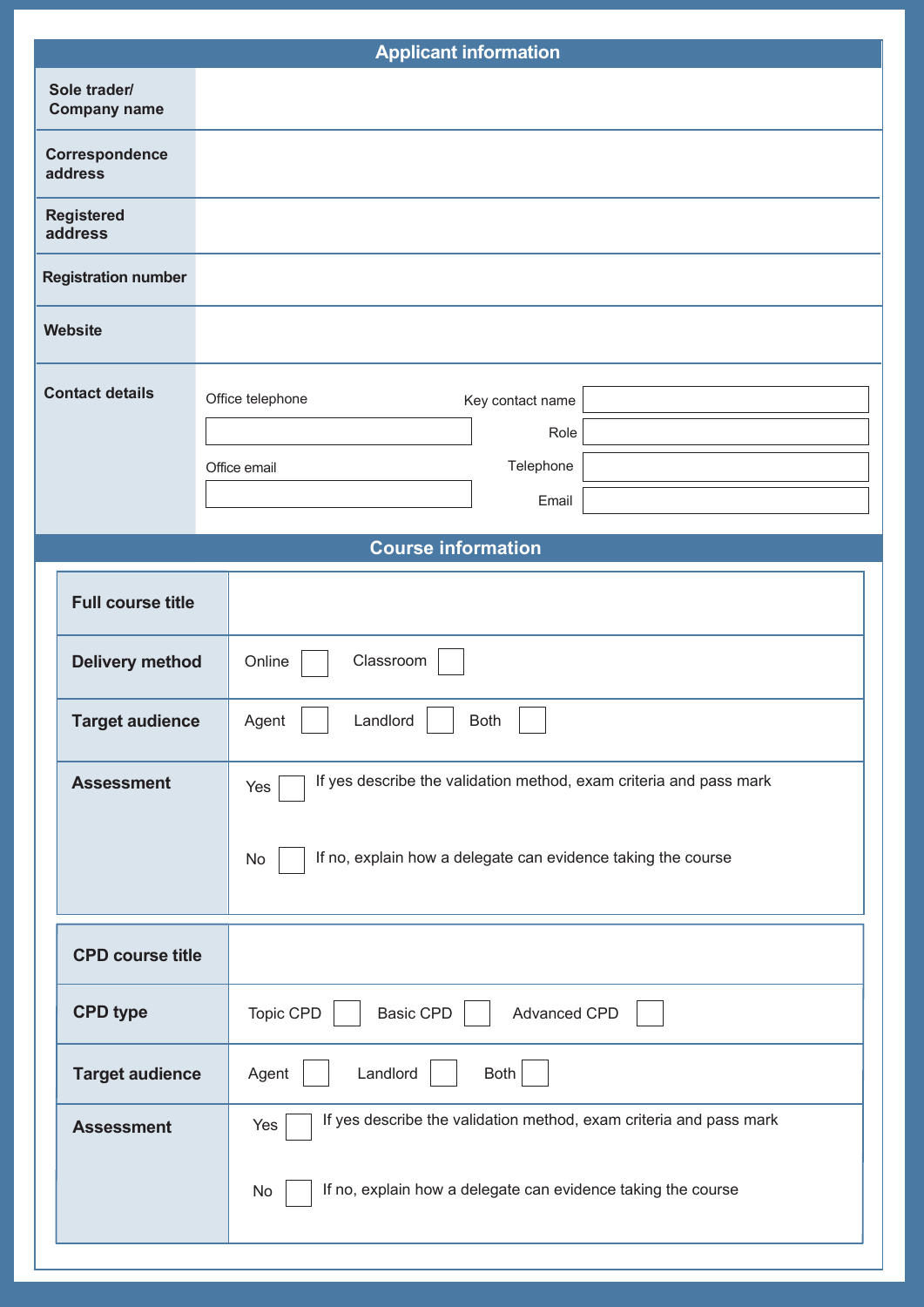#### **Standard conditions**

If your course is approved for the purposes of Part 1 of the Housing (Wales) Act 2014; the following standard conditions will apply:

1. The course(s) can only be delivered by an authorised training provider under Part 1 of the Housing (Wales) Act 2014.

2. The Rent Smart Wales branding must be used in accordance with the brand guidelines at all times.

3. You must notify Rent Smart Wales if any significant changes are made to the course validation method.

4. You must notify Rent Smart Wales if any significant changes are made to the course content.

5. The course syllabus must be kept up to date and amended to reflect any relevant legislative changes impacting Wales, within 28 days of the change.

6. Training certificates issued to course delegates must be in accordance with that agreed by Rent Smart Wales at the time of your application which needs to include the Rent Smart Wales Approved Landlord / Agent Course logo or if this is not possible, the wording 'Approved Rent Smart Wales Course'. The training certificate is required to include the following disclaimer 'This certificate is not proof of obtaining a licence from Rent Smart Wales; it is only to certify the named person has completed landlord or agent training."

7. Issued training certificates need to display the full forename and surname of the delegate. Rent Smart Wales reserves the right to request a new certificate to be issued if a certificate does not correspond to the delegate's name on the Rent Smart Wales licence application.

8. Classroom training courses are to be assessed by a Rent Smart Wales Auditor. Upon course assessment, Rent Smart Wales may issue recommendations which need to be adopted in order for course approval to continue.

9. The venue chosen for delivery of classroom training must meet accessibility standards.

10. You / your organisation must adhere to the Data Protection Act 2018 and the General Data Protection Regulation (GDPR).

Failure to abide by the above may result in your course approval being removed.

Following assessment of your application, further conditions may be required. If so, we will seek further representation from you.

| You have the right to make representations regarding the conditions proposed to be attached to any authorisation given. Please tick one: |  |
|------------------------------------------------------------------------------------------------------------------------------------------|--|
| Representations included with application<br>No representations to make<br>Representations to be submitted within 14 days                |  |
| <b>Print Name</b><br>Date                                                                                                                |  |
| Signature                                                                                                                                |  |

You can use this space to detail any representations that you want us to consider regarding the standard conditions.